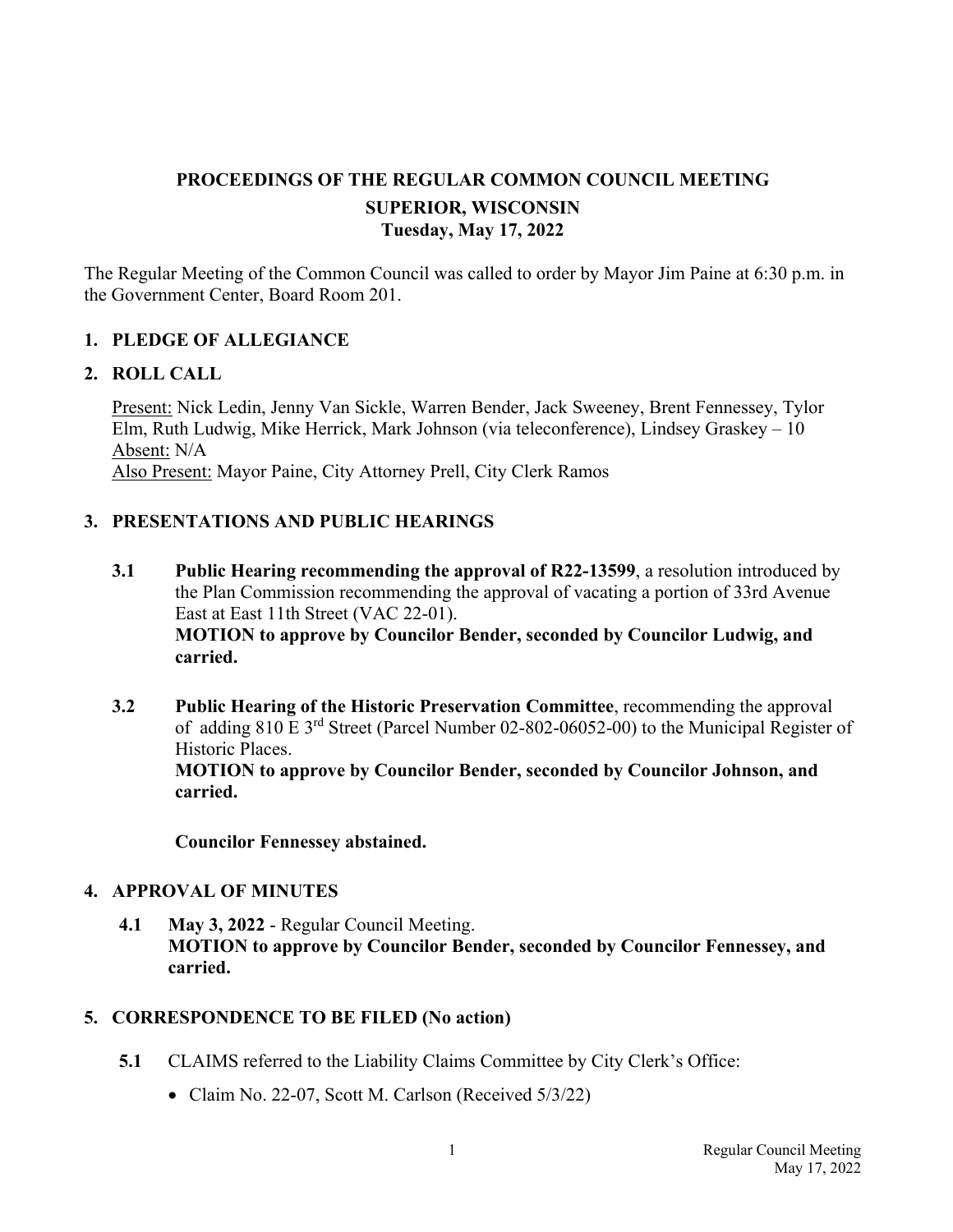# **6. MAYOR'S REPORT**

 **6.1 Report from Mayor Paine** 

# **6.2 Committee Appointments**

- **1.** To the MAYOR'S COMMISSION ON COMMUNITIES OF COLOR, appoint Tanzeem Ali for a 3-year term, expiring May 2025. **MOTION to approve by Councilor Fennessey, seconded by Councilor Bender, and carried.**
- **2.** To the GOLF COURSE COMMITTEE, appoint William Anderson for a term, expiring December 2022. **MOTION to approve by Councilor Ledin, seconded by Councilor Sweeney, and carried.**

# **7. STANDING COMMITTEE REPORTS**

- **7.1 Human Resources Committee** (*No meeting to report)*
- **7.2 Public Works Committee** *(Meeting held May 5, 2022)* Report from Councilor Van Sickle.

## RECOMMENDATIONS:

- **1.** Approve contract with Fahrner Asphalt Sealers LLC for the 2022 Pavement Marking Services in the estimated amount of \$121,022.33.
- **2.** Approve a contract with MSA Professional Services for the Design, Bidding and Construction Administration for addition of a trail and landscaping along N 28th St from Hill Ave to E 10th St in the estimated amount of \$54,600.00.
- **3.** Approve a contract with WK Construction for the 2022 Asphalt Milling Services in the estimated amount of \$42,327.30.
- **4.** Approve a contract with Absolute Pipe LLC for Sanitary Sewer Televising Services in District 2 in the amount of \$32,910.76. **MOTION to approve all four recommendations by Councilor Van Sickle, seconded by Councilor Bender, and carried.**
- **7.3 Finance Committee** (*No meeting to report)*
- **7.4 Licenses and Fees Committee** *(Meeting held May 9, 2022)* Report from Councilor Fennessey.
- **7.5 Public Safety Committee** (*No meeting to report)*
- **7.6 Committee of the Whole Meeting** (*No meeting to report)*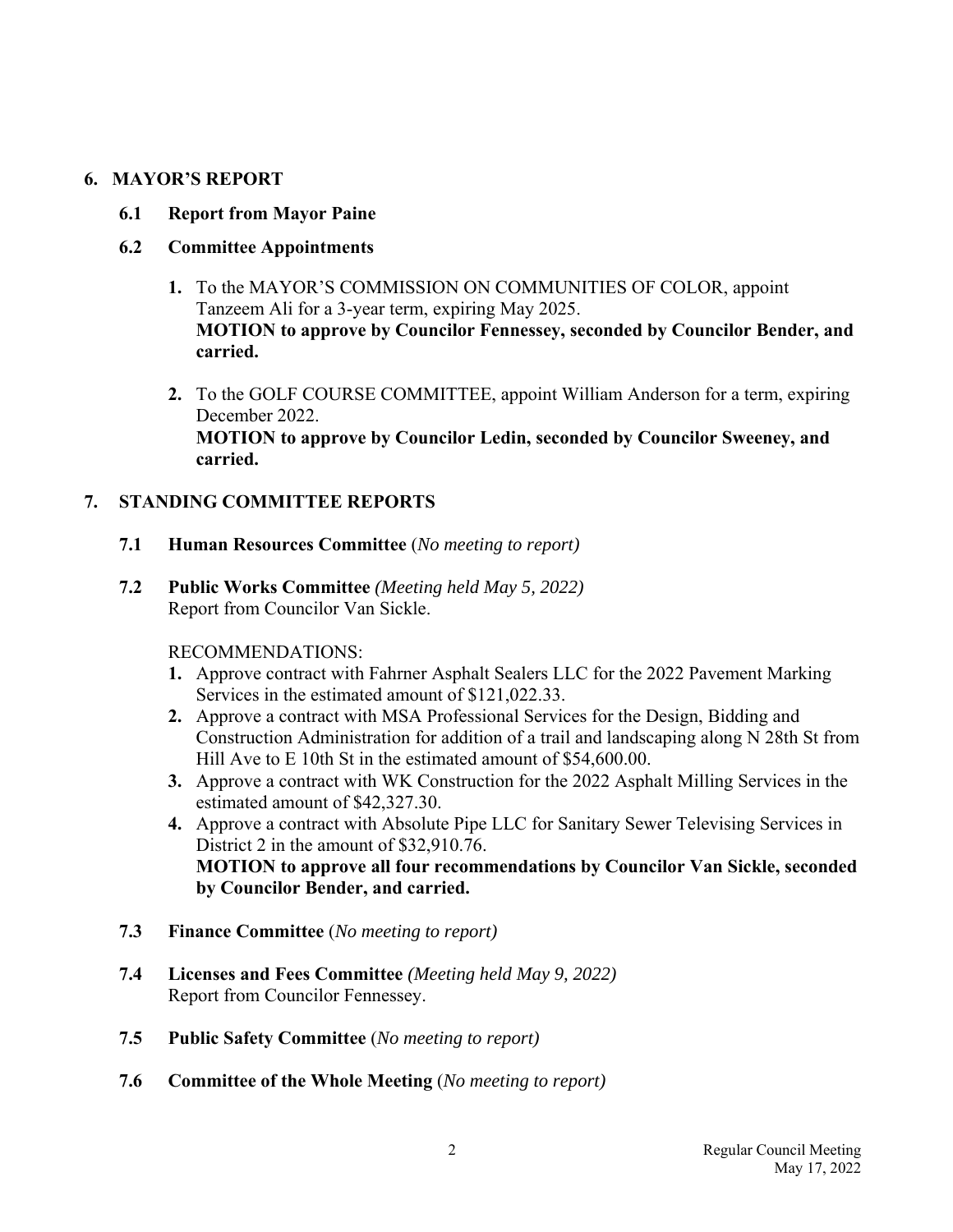# **8. SPECIAL COMMITTEE REPORTS**

- 8.1 REPORTS WITH RECOMMENDATIONS
- 8.2 REPORTS SANS RECOMMENDATIONS
- **8.2.1 Liability Claims Committee** (*Meetings held March 1, 2022*)
- **8.2.2 Culture, Event, and Public Art Commission** (*Special Meeting held April 18, 2022 and Meeting held May 3, 2022*) No report from the Chair.
- **8.2.3 Human Trafficking Task Force Commission** (*Meeting held April 22, 2022*) No report from the Chair.
- **8.2.4 Golf Course Committee** (*Meeting held April 25, 2022*) No report from the Chair.
- **8.2.5 Tourism Development Commission** (*Meeting held May 9, 2022*) Report from Councilor Graskey.
- **8.2.6 Historic Preservation Committee** (*Meeting held May 11, 2022*) No report from the Chair.

# **9. OLD BUSINESS**

## **10. NEW BUSINESS**

- **10.1** CITY CLERK RAMOS recommending approval of miscellaneous licenses. **MOTION to approve by Councilor Bender, seconded by Councilor Herrick, and carried.**
- **10.2** ASSISTANT FINANCE DIRECTOR KAMUNEN recommending approval of **R22-13600**, a Clean Water Fund Program Project resolution authorizing the Issuance and Sale of up to \$1,059,522 Sewerage System Revenue Bonds, Series 2022A, and Providing for Other Details and Covenants with Respect Thereto. **MOTION to approve by Councilor Bender, seconded by Councilor Elm, and carried.**
- **10.3** CHIEF OF POLICE ALEXANDER recommending the non-renewal of alcohol and amusement device licenses relevant to Palace Bar, LLC for the license period of July 1, 2022-June 30, 2023; and further recommending that a public hearing be held before the Common Council at its Regular Meeting on June 7, 2022 on the matter. **MOTION to approve by Councilor Bender, seconded by Councilor Fennessey, and carried.**